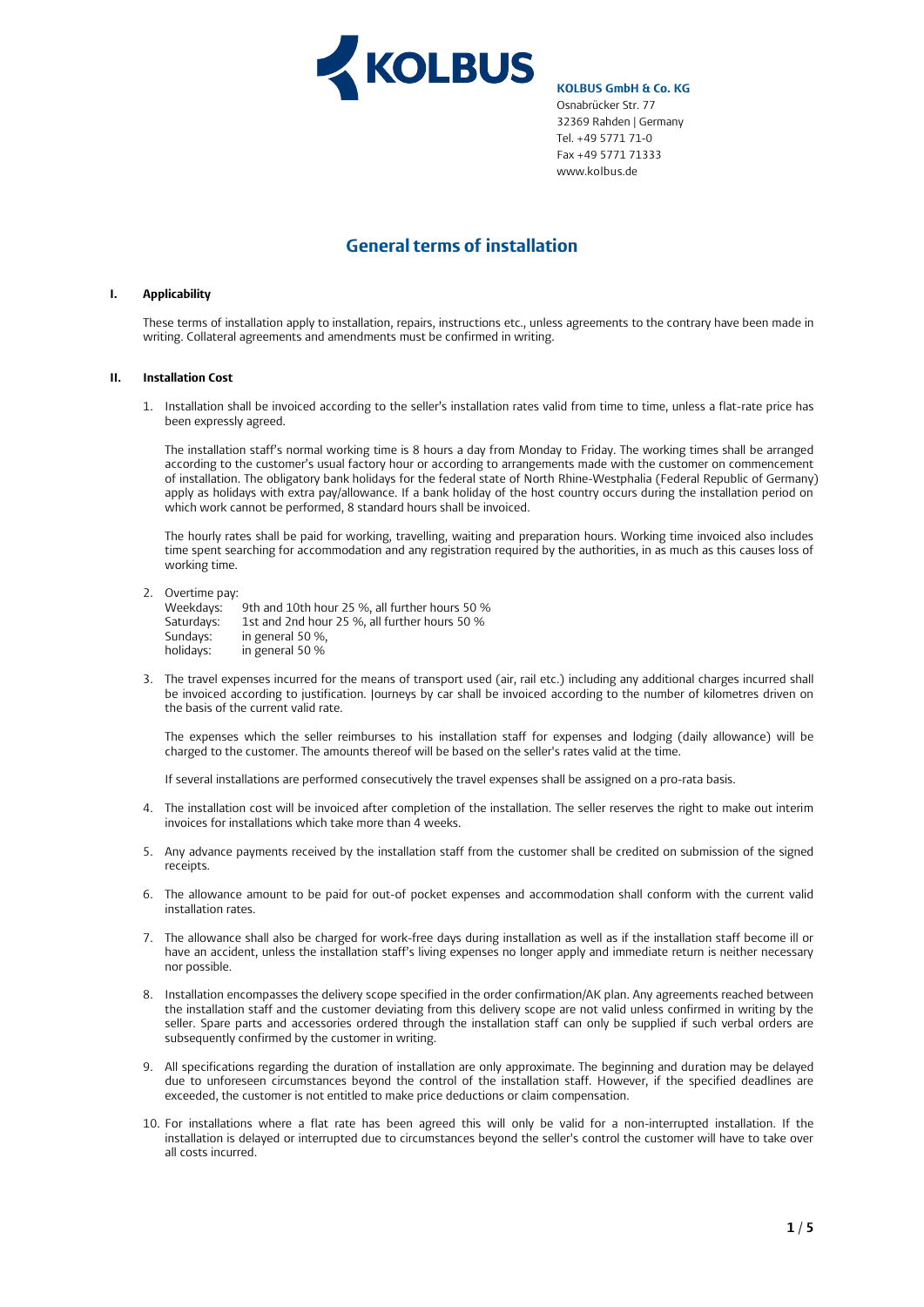

- 11. The turnover tax/VAT is the legal amount applicable on the day the invoice is made out shall be added to the prices for installation within Germany. If the revenue authorities of the customer's country subsequently claim the turnover tax, the customer is obliged to refund the additionally claimed amount to the seller.
- 12. Installation invoices are payable immediately after receipt of invoice without any deduction.

### **III. Customer co-operation**

- 1. The customer shall undertake to assist the installation staff in performing the installation work at his own charge. He shall undertake to provide the installation staff with the support required for performing the installation work. This also applies to any support not previously agreed, such as the provision of interpreters and assistants, filling out forms and applications, telephone calls and fax messages, use of workshop facilities etc. The support shall be provided to the contractor - in the following termed "seller" - free of charge, unless other agreements have been reached in writing.
- 2. The customer has to provide all necessary measures to protect the persons and material in the place of installation. He also must instruct the installation staff about existing safety instructions as far as they are relevant. He shall inform the seller of infringements of these instructions by the installation staff. In case of grave violations he can refuse the infringer access to the place of installation in consultation with the seller's service department.
- 3. The customer shall assist the installation staff in finding suitable accommodation, daily journeys between the accommodation and installation sites as well as transport from and to the place of arrival (airport, station etc.).
- 4. In the event of illness or accident the customer shall provide the installation staff with the necessary assistance for medical attention or accommodation in hospital. The customer shall inform the seller immediately with regard to the nature and severity of the illness/accident and shall co-ordinate all further measures to be taken together with the seller.
- 5. The customer is not entitled to the provision of particular service technicians. After informing the customer, the seller may remove service technicians and replace them by others. If a service technician is replaced for a reason not acceptable to the seller, the costs incurred shall be invoiced.
- 6. Sufficient operating and maintenance staff of the customer (plant mechanics and plant electricians) has to be made available for instruction.
- 7. Small quantities of materials of different formats have to be made available for the training of make readies for new jobs on the machines and the following production test.
- 8. In case of multi-shift operation it has to be made sure that the all machine operating and maintenance staff across all the shifts of the customer can be trained.

## **IV. Technical assistance on the part of the customer**

- 1. All construction work such as factory building, foundations, scaffolding, lighting and heating of the installation site etc. must be completed before installation begins. The customer must guarantee that the load bearing capacity of the foundations at the installation site meet with the seller's specifications.
- 2. Provision of all necessary devices and tools (e.g. lifting means, fork lift trucks, compressors, etc.) as well as the necessary auxiliary products and materials (e.g. scaffolding, wedges, bolsters, cement, plaster and sealing material, lubricants, fuels, driving ropes and belts, floor fixing materials, levelling plates).
- 3. The Seller Service Department and customer shall agree on the necessary auxiliary devices before installation commences.
- 4. All necessary electrical connections, cable ducts as well as any other utility supply and return connections (air, extraction etc.) must be installed. The assembly and installation site must be clear and freely accessible.
- 5. Provision of appropriate, dry lockable rooms for the storage of tools of the installation staff.
- 6. Transport of the installation parts to the place of installation, protection of the installation place and materials against any damaging influences, cleaning of the installation place.
- 7. The customer shall attend to the unloading and transport of the machine and plant components to the installation site and/or from the intermediate storage site to the installation site, if these are not identical, as well as removal of packing material - after sufficient acclimatization. If the customer desires the presence of a qualified service technician this is subject to a separate arrangement and invoice. In this case the qualified service technician shall only carry out an advisory function, i. e. the customer shall assume responsibility, in particular, as far as safety regulations are concerned.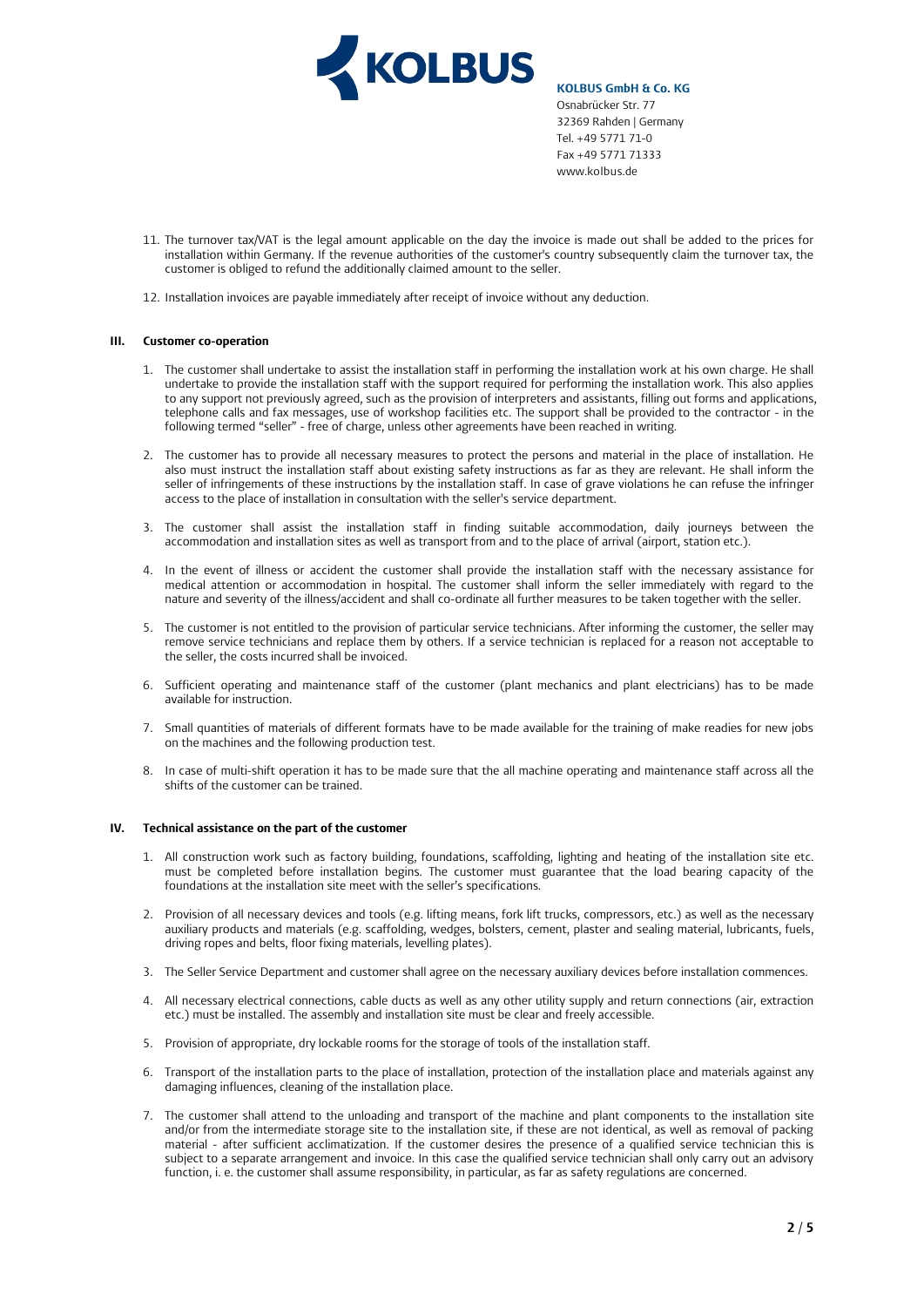

- 8. Provision of appropriate, lockable recreation and work rooms (with heating, lighting, washing facilities, sanitary installations), first aid for the installation staff and adequate car parking facilities.
- 9 Provision of material and all necessary actions which are necessary for the setup of the goods to be installed and for the realisation of any contractual trials.
- 10. The customer must guarantee that the installation may commence immediately on arrival of the installation staff and can be performed without delay until acceptance by the customer. If specific seller's plans or instructions are required the seller shall provide them to the customer in due time.
- 11. The customer shall bear the costs for support and assistance unless another agreement has been reached in writing.
- 12. If installation cannot immediately commence on delivery of the machines and components the customer shall protect the machines and components at the storage and/or installation site against environmental influences and damage of any kind.
- 13. As soon as the customer/agent is informed of the delivery date he/they shall arrange for commencement of installation with the seller's Service Department in due time.
- 14. If the customer does not meet his obligations the seller after setting a deadline, shall be entitled but not obliged to carry out the actions incumbent upon the customer at his place and on his charge. All other legal rights and titles of the seller shall be not concerned.

# **V. Duration of installation, delay of installation**

- 1. The installation will be deemed as completed once it is ready for inspection by the customer or for a trial run if contractually agreed upon, before the due date.
- 2. Commissioning will be effected immediately after the end of installation. In case of a later taking into operation the date has to be agreed with the seller in due course.
- 3. Commissioning will be performed with reject material.

If the machine/production line is commissioned using production material at the customer's request, the seller shall not accept liability for any possible deterioration in quality of the products.

Commissioning may only be performed by personnel appointed by the seller. Otherwise, the possible costs for remedying damage to machine or components shall be borne by the customer.

- 4. Technical safety specifications and devices. The installation staff are directed to instruct the machine operators and maintenance personnel with reference to the safety specifications and devices on the basis of the operating manual. The customer is obliged to ensure that all safety specifications, information/instructions and devices are strictly observed.
- 5. If the installation is delayed by actions caused by labour disputes, particularly strikes and lockouts, or by circumstances not imputable to the seller the installation period will be reasonably extended in as far as such obstacles are proved to have considerably affected the completion of the installation.
- 6. If the customer has to bear a damage caused by a delay of the seller he shall be entitled to claim for a lump-sum compensation for the delay. This will be 0.5 % per complete week of delay but not more than 5 % of the installation price for that part of the line to be installed by the seller that cannot be used in time due to the delay.

If the customer sets a reasonable deadline for the performance to the seller - after the due date, taking into consideration the legal exceptions - and if the deadline is not respected, the customer shall be entitled to restrain within the scope of the legal provisions.

Any further claims for delay shall be exclusively determined by section VIII. 3 of these terms.

# **VI. Acceptance**

1. The customer is obliged to accept the installation as soon as he has been notified of its completion and the installed item has been tested as possibly specified in the contract. An acceptance protocol shall be prepared to be signed by the customer and the installation staff. If the installation proves not to be in accordance with the order, the seller is obliged to remedy the defect at his own expense. This does not apply if the defect is insignificant with regard to the customer's interests or is due to circumstances imputable to the customer. In case of an insubstantial defect the customer cannot refuse acceptance if the seller expressly acknowledges his obligation to remedy the defect. A note shall be made in the acceptance protocol of any imperfect parts or functions.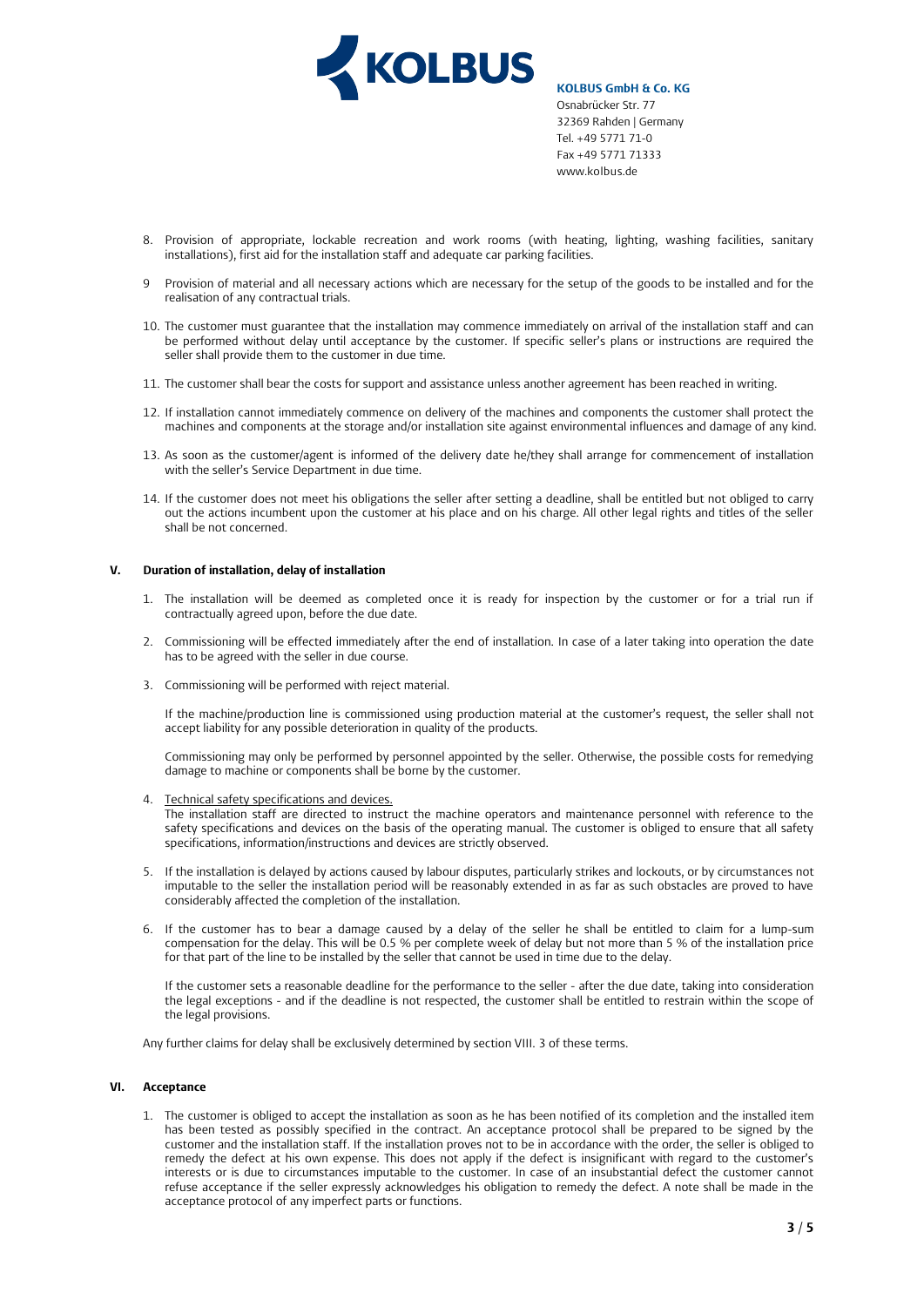

- 2. If the acceptance is delayed for reasons not imputable to the seller the acceptance is deemed as completed after two weeks from notification of the completion of installation.
- 3. On acceptance the seller's liability for recognisable defects will expire unless the customer has reserved the right to claim for remedy of a particular defect.
- 4. A responsible employee of the customer shall certify the working hours of the installation staff on the prepared working hour sheets once the order is completed.
- 5. If the customer or his delegate is not present at the end of installation to confirm the working hours and material for installation staff the ascertainment made by the installation staff shall be deemed as binding.

# **VII. Warranty claims**

- 1. After acceptance of the installation the seller will be liable for defects of the installation, exempt from all other claims of the customer irrespective of section VII.5 and section VIII., in the way that he has to remedy the defect. The customer shall immediately inform the seller of any defects detected.
- 2. The customer shall immediately inform the seller in writing of any defects detected.
- 3. The liability of the seller shall not apply if the defect is irrelevant for the customer's interests or is due to circumstances attributable to the customer.
- 4. The seller's warranty shall be reversed for consequences generated by alterations or repair works carried out by the customer or a third party without the seller's prior consent. Only in urgent cases of endangerment of the operational security or to prevent exceptionally grave damage of which the seller has to be informed immediately, or if the seller is in default remedying the defect in due course then the customer shall have the right to remedy the damage by himself or by a third party and then to claim from the seller the reimbursement of necessary expenses incurred.
- 5. Of the direct costs resulting from the repair the installation company shall bear the cost of the replacement part including the freight - in as much as the complaint proves to be justified. He shall also bear the cost of disassembly and assembly as well as the cost of the possibly necessary provision of installation staff and assistants including travelling expenses unless this places a disproportionate burden on the seller.
- 6. The seller shall not be liable for the transport of the goods to be installed at the customer's sit even if a service technician is present. In this aspect the service technician may give advice but has no legally binding functions.

The customer shall assume full liability for all damage resulting from the insufficient or defective condition of the scaffolding equipment and lifting gear as well as any other equipment.

- 7. The customer's liability for machines and installation parts against theft, fire and water as well as any other damage not caused by the installation staff remains unaffected.
- 8. The seller will not accept liability for damage resulting from non-observance of the manufacturer's specifications and which are necessary for the operation of the machine/line, e.g. insufficient care and maintenance, use of incorrect lubricants, insufficiently dimensioned air supply or extraction, etc.
- 9. The installation staff is not authorised to make binding promises in particular with respect to questions of warranty.
- 10. Costs incurred by waiting times occurring while remedying warranty claims for reasons not attributable to the seller must be borne by the customer.
- 11. If the seller fails to meet the deadline given to him for the remedy of a warranty taking into consideration the legal exceptions - the customer shall have the right to a reduction in price within the legal limitations. The right to a reduction in price will also apply in other cases of failure to remedy defects. The customer can only cancel the contract if the installation proves to be worthless for the customer despite the reduction.